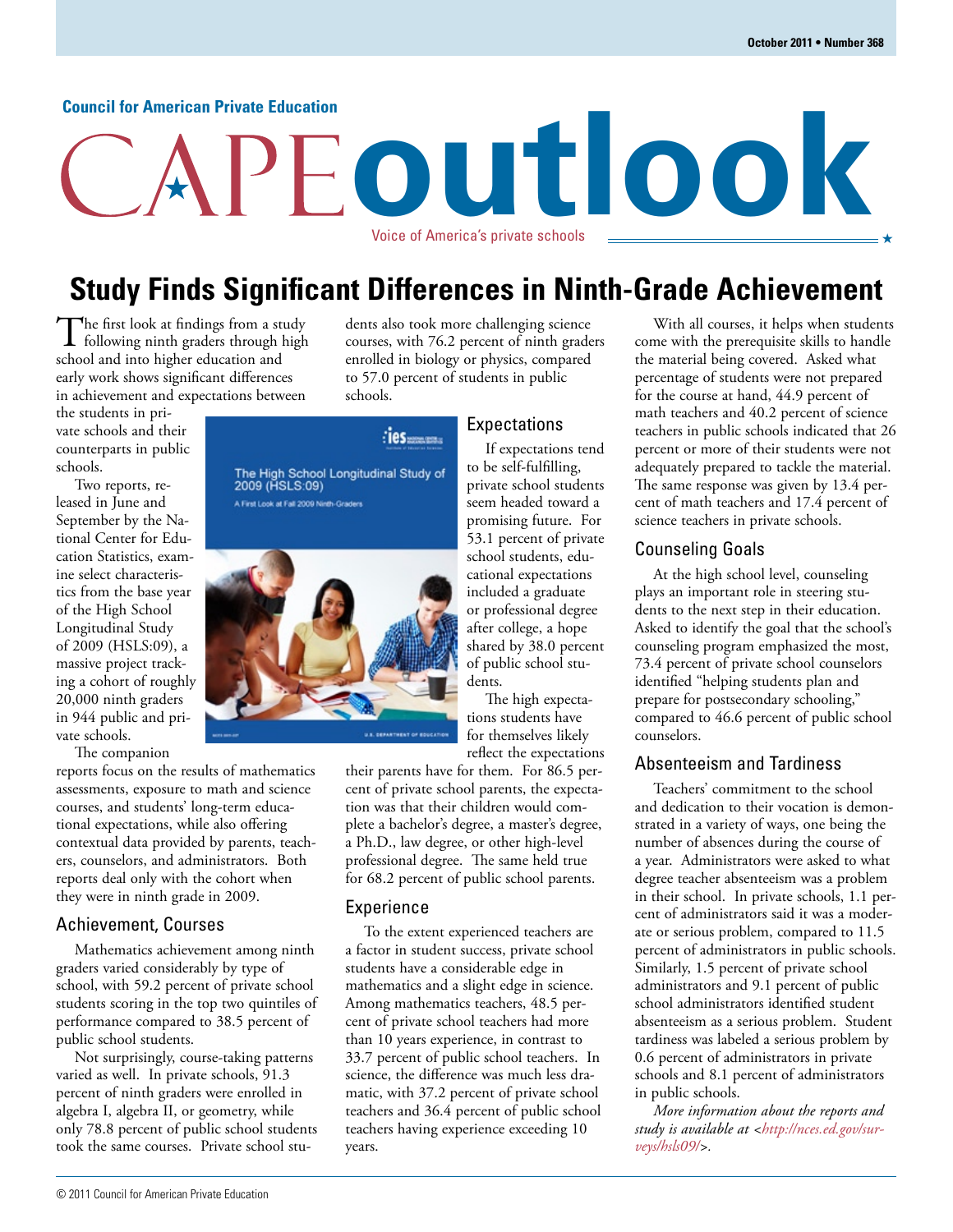## CAPE

**CAPE** member organizations: Agudath Israel of America

American Montessori Society

Association Montessori International–USA

Association of Christian Schools International

Association of Christian Teachers and Schools

Association of Waldorf Schools of N.A.

Christian Schools International

Evangelical Lutheran Church in America

Friends Council on Education

Lutheran Church–Missouri Synod

National Association of Episcopal Schools

National Association of Independent Schools

National Catholic Educational Association

National Christian School Association

Oral Roberts University Educational Fellowship

Seventh-day Adventist Board of Education

United States Conference of Catholic Bishops

Wisconsin Evangelical Lutheran Synod Schools

33 Affiliated State Organizations

a coalition of national associations serving private schools K-12 Executive Director: Joe McTighe

**Outlook is published monthly (September to June) by CAPE. An annual subscription is \$35. ISSN 0271-1451**

13017 Wisteria Drive #457 Germantown, MD 20874 (tel) 301-916-8460 (fax) 301-916-8485 (email) cape@capenet.org

#### **www.capenet.org**

## **Jobs Bill Includes Private School Renovation Funds**

The *American Jobs Act* that President Barack Obama sent to Congress last month in an effort to bolster the economy and bring down unemployment includes a provision to renovate and repair the nation's schools, both public and

private. "Every child deserves a great school, and we can give it to them," the president said at an event September 13 in Columbus, OH, to promote the bill.

The school modernization component of the president's proposal would provide \$25 billion for K-12 projects, which officials estimate would improve at least 35,000 schools while employing hundreds of thousands of workers to carry out the repairs and upgrades. Ten billion dollars would be

earmarked for the 100 school districts with the highest number of children from low-income families and the remaining \$15 billion would go to states, which would then distribute to school districts half the funds by formula and the other half by an application process that directed funds to the most needed repair projects and that also favored rural districts.

#### Services to Private Schools

Private nonprofit elementary or secondary schools with a rate of child poverty of at least 40 percent would receive services funded by amounts equal to the number of children enrolled in the school times the per-pupil expenditure of funds under the program for children in the public school district in which the school is located.

Although funds for public schools could be used to modernize facilities through a broad array of permissible improvements such as up-todate science labs, energy efficient boilers, and Internet access in classrooms, private schools would have access to a narrower menu of upgrades. Services for private schools would be limited to renovations designed to meet the standards set for public schools by the *Americans with Disabilities Act of 1990* or section 504 of the *Rehabilitation Act of 1973*. One other allowable service would be the removal or abatement of asbestos or polychlorinated biphenyls (PCBs) in schools.

In a statement of support for the bill, Secretary of Education Arne Duncan said: "Tragically, children in the nation's poorest school districts often attend schools with crumbling ceilings, overcrowded classrooms, and facilities that lack

basic wiring infrastructure for computers, projectors, and other modern-day technology. This is not a partisan issue. The physical conditions at some aging schools today are shameful. They are no place for children to learn."

Since one goal of the program is to stimulate the economy quickly, funds for projects would have to be spent no later than 24 months after the bill's enactment.

#### No Sure Thing

Of course, enact-

ment is far from a sure thing. Reacting to the president's proposal, House Committee on Education and the Workforce Chairman John Kline (R-MN) said, "More stimulus spending is not the right solution to our nation's jobs crisis. Common sense tells us that putting the federal government in the business of school construction will only lead to higher costs and more regulations." In remarks to the Economic Club of Washington, DC, House Speaker John Boehner (R-OH) said, "Some of the president's proposals offer opportunities for common ground," but then quickly suggested other policies were needed "to put America back to work." With even some Democrats expressing concern about certain components of the president's bill, it is unclear exactly what parts of the broad proposal could secure enough bipartisan support to make it through both chambers of Congress.

#### Waterfront of Initiatives

The president's jobs package covers a waterfront of initiatives costing an estimated \$447 billion. One part of the bill authorizes \$30 billion to help school districts and state-funded early learning programs retain existing employees or rehire former employees. Nearly 90 percent of the funds would go to public school districts, but up to 10 percent would be available to employ early childhood educators.



President Barack Obama talks about the American Jobs Act at North Carolina State University, Sept. 14, 2011. (Official White House Photo by Pete Souza)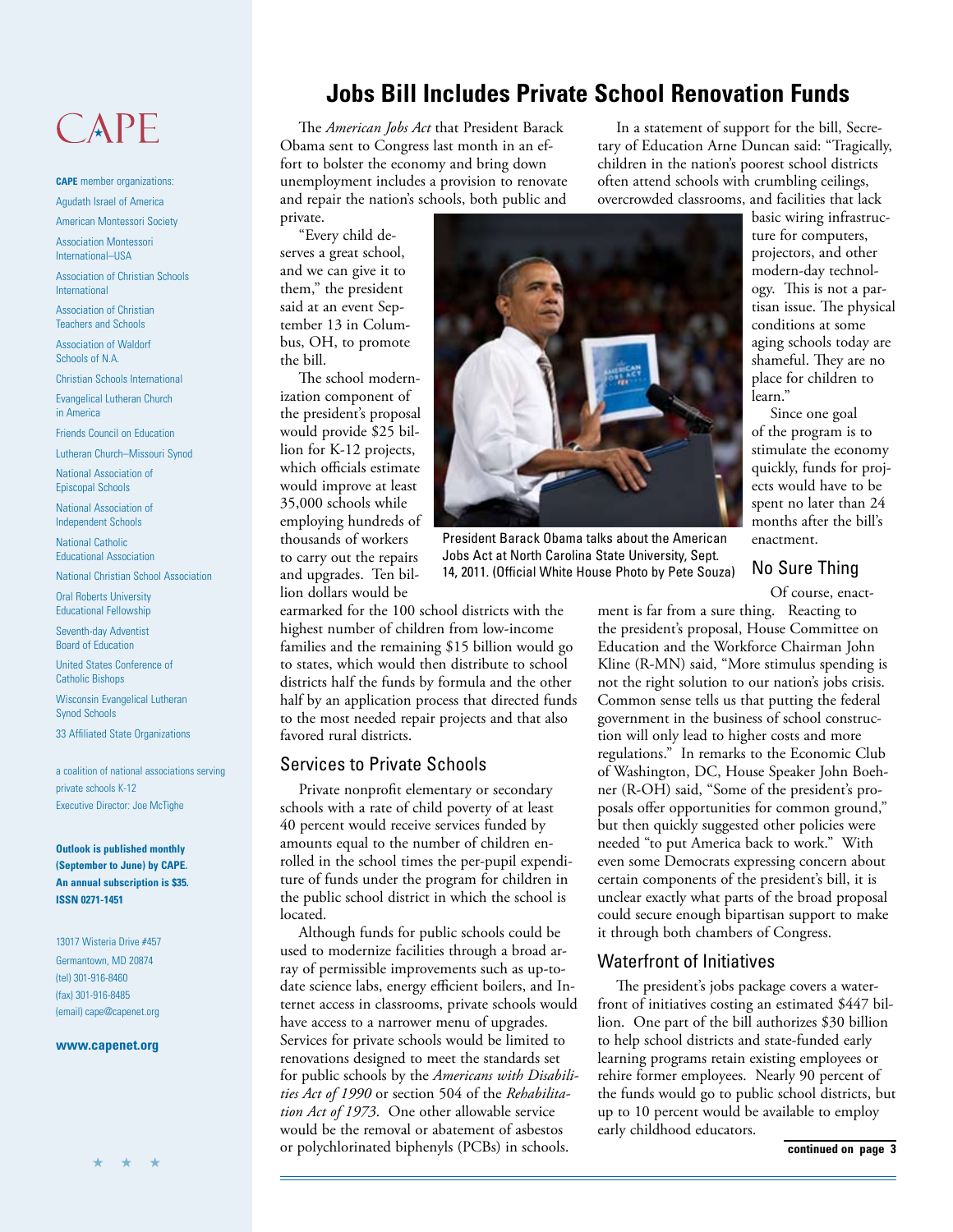## **Private School Scores Exceed SAT Benchmark**

SAT scores for college-bound seniors in religious and independent schools this year were significantly higher than the national average in all three subjects tested (critical reading, mathematics, and writing), the College Board reported last month. Average national SAT scores were 497 in reading, 514 in math, and 489 in writ-

ing, while comparable scores for students in religious schools were 531, 533, and 528. Students in independent schools scored 541, 579, and 550.

Private school scores also surpassed the SAT "College and Career Readiness Benchmark," a combined score of 1550 in the three subjects. For all college-bound seniors across the nation,

the combined average SAT score was 1500, 50 points shy of the benchmark, while the average for religious school students was 1592 (42 points above the benchmark) and that for independent school students was 1670, exceeding the benchmark by 120 points.

The College Board reported that 43 percent of all students from the class of 2011 who took

#### **continued from page 2**

The bill also offers benefits for employers, including nonprofit organizations, to promote job growth. Benefits include a temporary payroll tax cut on the first \$5 million in employee wages as well as tax credits of up to \$9,6000 for those who hire unemployed veterans and up to \$4,000 for those who hire the long-term unemployed. In the case of tax-exempt employers, the tax credits would apply to payroll taxes, rather than income taxes, and would be equal to 65 percent of the credit available to employers in the for-profit sector.

Independent Sector (IS), a coalition of nonprofits, praised the Obama administration for extending the payroll tax holiday to the nonprofit and philanthropic community, which, says IS, accounts for 10 percent of the nation's employees. "Strengthening this workforce is a win-win opportunity to expand employment through nonprofit programs that are dedicated to improving life for others," according to IS. At the same time, the coalition expressed concern that the tax incentives for nonprofits to hire veterans and unemployed individuals are only a portion of the credits provided to other

the SAT met or exceeded the benchmark, which represents "the level of academic preparedness associated with a high likelihood of college success and completion." The company calls the benchmark "a very reliable tool for measuring the college and career readiness of groups of students." It was developed after "rigorous research



analyzing the SAT scores and college performance of a nationally representative student sample at more than 100 colleges and universities." The score indicates "a 65 percent likelihood of achieving a B- average or higher during the first year of college, which in turn is indicative of a high likelihood of college success and completion." "Students who meet

the College Board's college

readiness benchmark are more likely to enroll in, succeed and graduate from college," said College Board President Gaston Caperton. "Ensuring that students are ready to attend and complete college provides them with the competitive advantage they need to successfully compete in the global economy, which is critical to the future of our nation."

employers. It pledged to "work with Congress and the administration to make the full value of these tax credits available to nonprofit organizations," claiming that "[w]ith more new workers, nonprofits will be able to do more good for more people in more communities."

#### Itemized Deductions

One way the president hopes to pay for his plan is by increasing taxes, and one of those increases is causing serious concern in the notfor-profit world. He called for a limitation on the value of certain itemized deductions, including charitable giving deductions, for wealthy taxpayers (e.g., those filing joint returns with annual adjusted gross incomes over \$250,000). The value of such deductions would drop from a maximum of 35 percent to 28 percent. Organizations that rely on charitable giving are worried that the cap would mean a loss of income, resulting in a reduction of their workforce and a diminishment in their ability to serve the public good.

*Additional information about the* American Jobs Act *is available on the White House Web site at [<http://www.whitehouse.gov/>.](http://www.whitehouse.gov/jobsact#overview)* 

## **Deep Support**

★ ★ ★

For House Speaker John Boehner (R-OH), support for school choice runs deep. In an interview last month with National Catholic Register, the speaker, who led the charge in Congress earlier this year to reinstate the D.C. Opportunity Scholarship Program, said his support for private schools serving disadvantaged students in Washington started 10 years ago, when he first chaired the House Education and the Workforce Committee. He started by visiting one of the schools of a Catholic inner-city consortium and has since visited "every consortium school and classroom."

"You see teachers and administrators who are committed to helping kids get an education," the speaker said, "and you see students excited about school. The schools tend to get parents engaged in their child's education, and that's a key ingredient."

Having attended a Catholic school as a child, Boehner said, "I thought it was time to give something back, and I got more and more involved with the consortium schools."

As speaker, Boehner continues to visit the schools. According to one principal, he shows up with a security detail but no entourage.

As for the speaker's influence in securing legislation to reestablish the opportunity scholarship program, Vincent Burke, who chairs the board of the consortium, said the bill's enactment "only happened because of the speaker, pure and simple."

Boehner considers the program to be a model that could work in other cities. But he advises advocates to provide hard evidence of success. "I just want the scholarship program in Washington, D.C., and others around the country to demonstrate real progress. I know it is there, and I see it. But if we want to convince policymakers, we need data to back it up. I believe in facts, and the anecdotal data isn't enough."

★ ★ ★